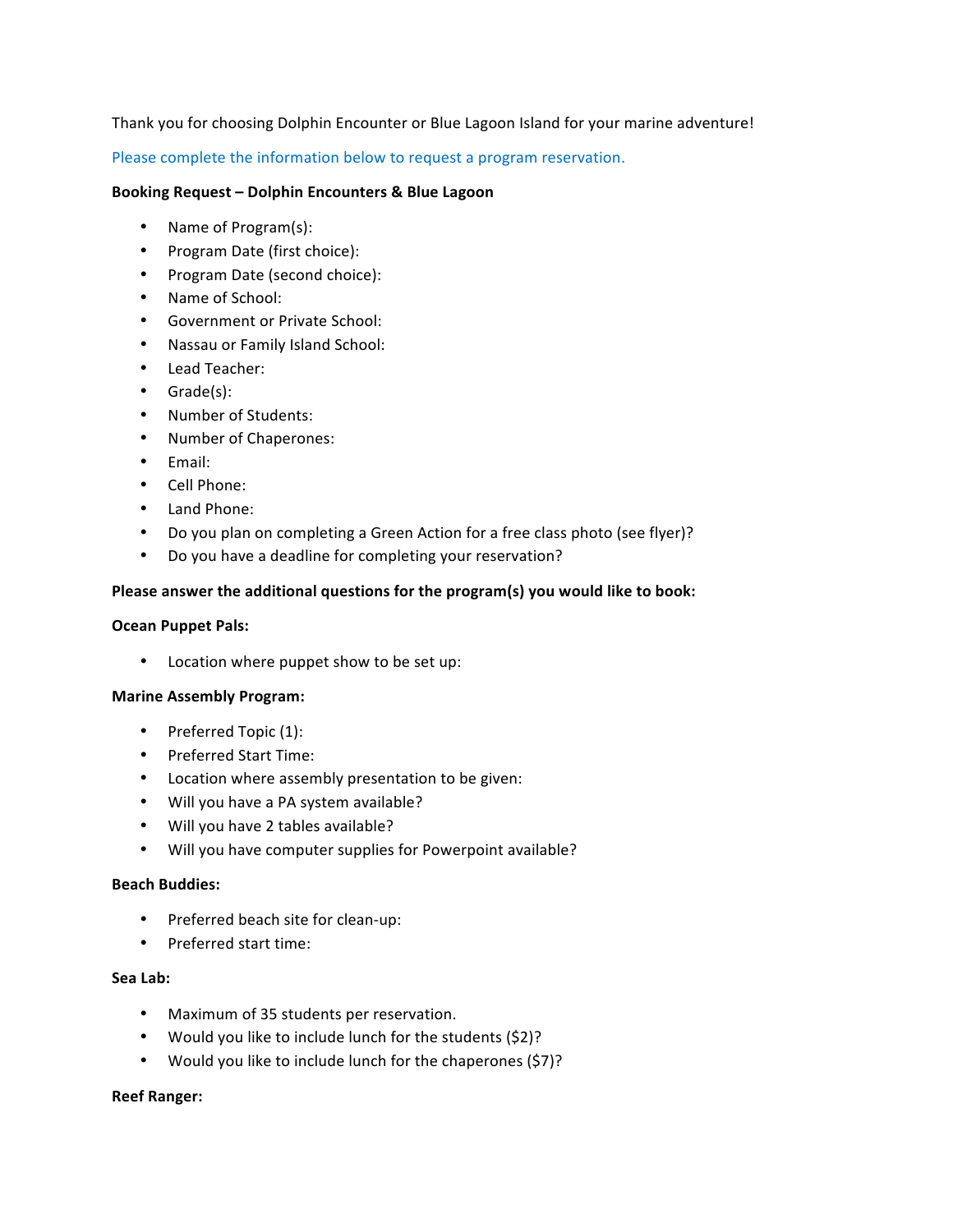- Only available to government schools or qualifying children's organizations
- Maximum of 60 participants in the water per reservation.
- How many chaperones want to observe from the dock?
- How many chaperones want to participate in the encounter (additional cost)?

## **Dolphin Adventure:**

- Maximum of 60 participants in the water per reservation.
- How many chaperones want to observe from the dock?
- How many chaperones want to participate in the encounter (additional cost)?

## **Sea Camp:**

- Maximum of 30 participants per reservation.
- How many chaperones want to observe from the dock?
- How many chaperones want to participate in the encounter (additional cost)?
- Preferred Topic (1):

## **Ocean Odyssey Camp:**

- Maximum of 30 participants per reservation.
- How many chaperones want to observe from the dock?
- How many chaperones want to participate in the encounter (additional cost)?
- Preferred Topics (2):

# **Class Fun Day:**

- Maximum of 200 student participants per reservation.
- Number of Toddlers (ages 3 & under):
- Number of Youth (ages  $4 12$ ):
- Number of Teens (ages 13 & up):
- Chaperones:
- Would you like to order Photo Packages?
	- o Junior (\$10.75):
	- o Senior (\$21.50):

# **Seize the Seas:**

- Only available on select Saturdays each month please inquire.
- Maximum of two persons (teacher and guest) for each encounter booking.
- Maximum of 30 persons for the entire encounter booking.
- Include Beach Day Upgrade:
- Additional Encounter Guest (1):
- Additional Beach Day Guests (4):
	- o Toddlers (ages 3 & under):
	- $\circ$  Youth (ages  $4 12$ ):
	- o Teen or Adult (ages 13 & up):